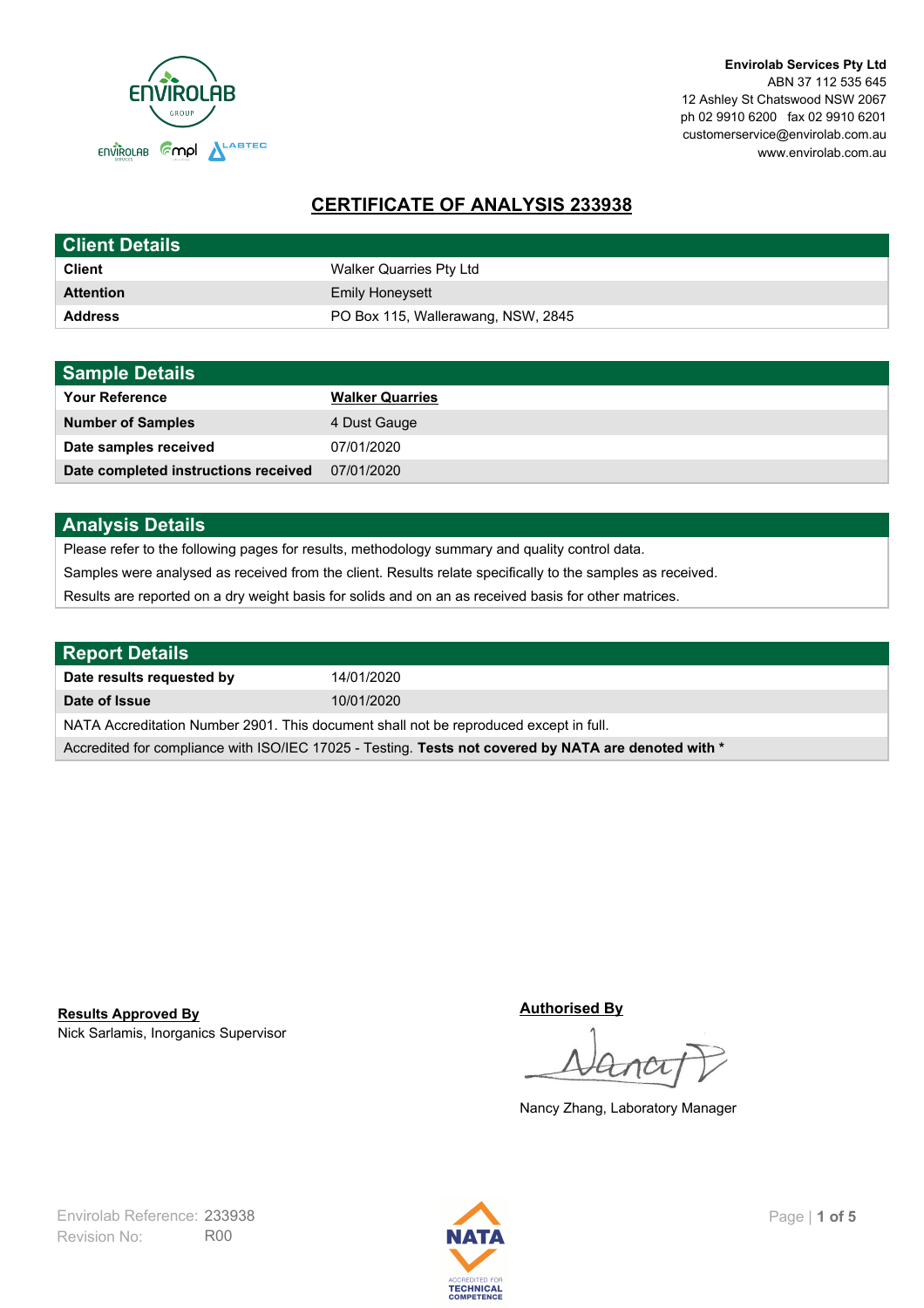#### **Client Reference: Walker Quarries**

| Dust Deposition AS 3580.10.1 |                          |                       |                       |                       |                       |
|------------------------------|--------------------------|-----------------------|-----------------------|-----------------------|-----------------------|
| <b>Our Reference</b>         |                          | 233938-1              | 233938-2              | 233938-3              | 233938-4              |
| <b>Your Reference</b>        | <b>UNITS</b>             | DG <sub>1</sub>       | DG <sub>2</sub>       | DG <sub>3</sub>       | DG4                   |
| Date Sampled                 |                          | 02/12/19-<br>06/01/20 | 02/12/19-<br>06/01/20 | 02/12/19-<br>06/01/20 | 02/12/19-<br>06/01/20 |
| Type of sample               |                          | <b>Dust Gauge</b>     | <b>Dust Gauge</b>     | <b>Dust Gauge</b>     | Dust Gauge            |
| Date Extracted               | $\overline{\phantom{a}}$ | 09/01/2020            | 09/01/2020            | 09/01/2020            | 09/01/2020            |
| Date analysed                | -                        | 09/01/2020            | 09/01/2020            | 09/01/2020            | 09/01/2020            |
| Dust Gauge Start Date        | --                       | 02/12/2019            | 02/12/2019            | 02/12/2019            | 02/12/2019            |
| Dust Gauge End Date          | $\overline{\phantom{a}}$ | 06/01/2020            | 06/01/2020            | 06/01/2020            | 06/01/2020            |
| Dust - No. of Days Collected | $\overline{\phantom{m}}$ | 36                    | 36                    | 36                    | 36                    |
| Insoluble Solids             | g/m <sup>2</sup> /month  | 0.8                   | 3.7                   | 1.3                   | 0.7                   |
| Combustible Matter           | g/m <sup>2</sup> /month  | 0.2                   | 2.9                   | 0.5                   | 0.3                   |
| Ash                          | g/m <sup>2</sup> /month  | 0.6                   | 0.7                   | 0.8                   | 0.4                   |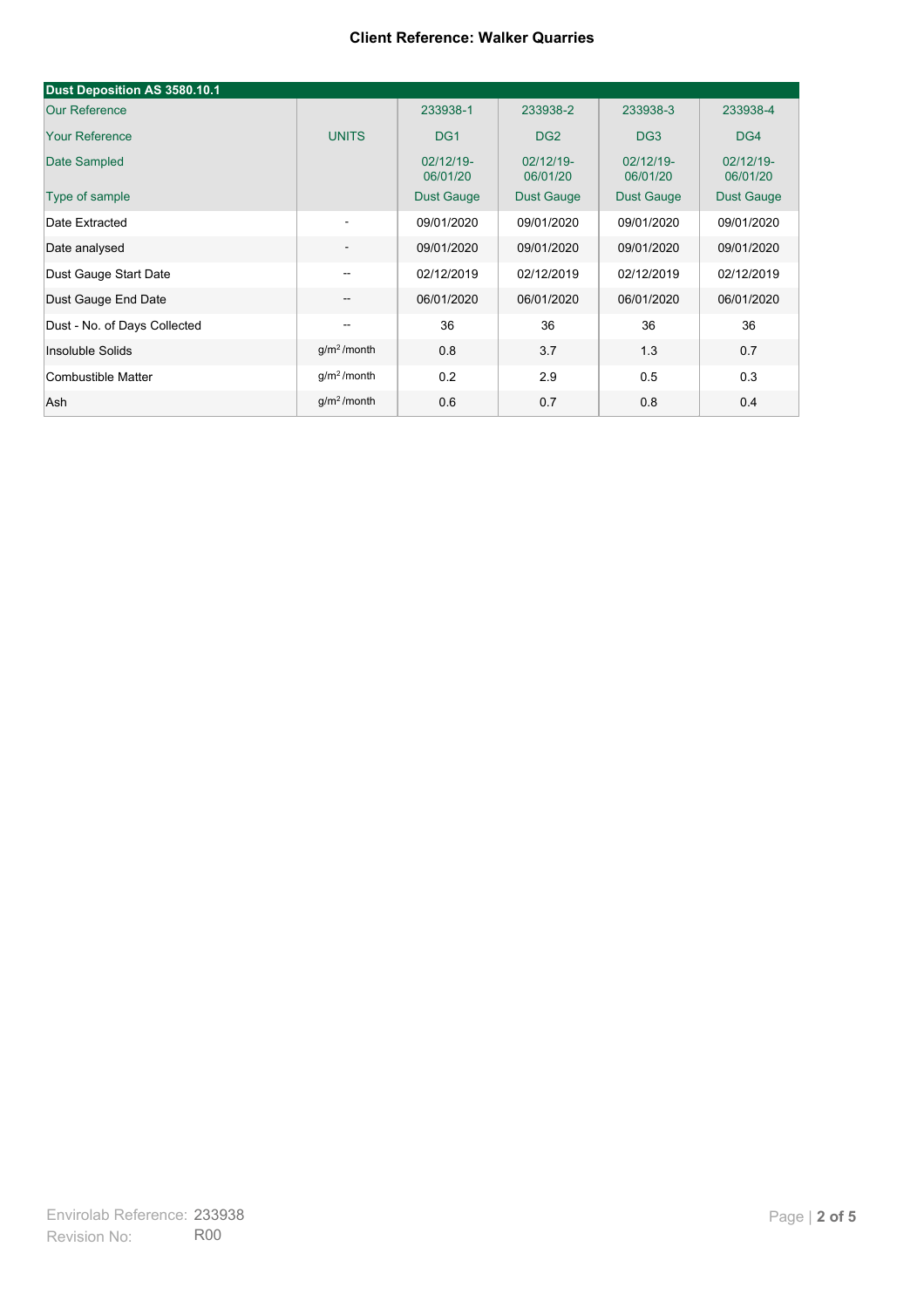## **Client Reference: Walker Quarries**

| Method ID    | <b>Methodology Summary</b>                               |
|--------------|----------------------------------------------------------|
| AS 3580.10.1 | Analysis of dust gauges by AS 3580.10.1 (analysis only). |

F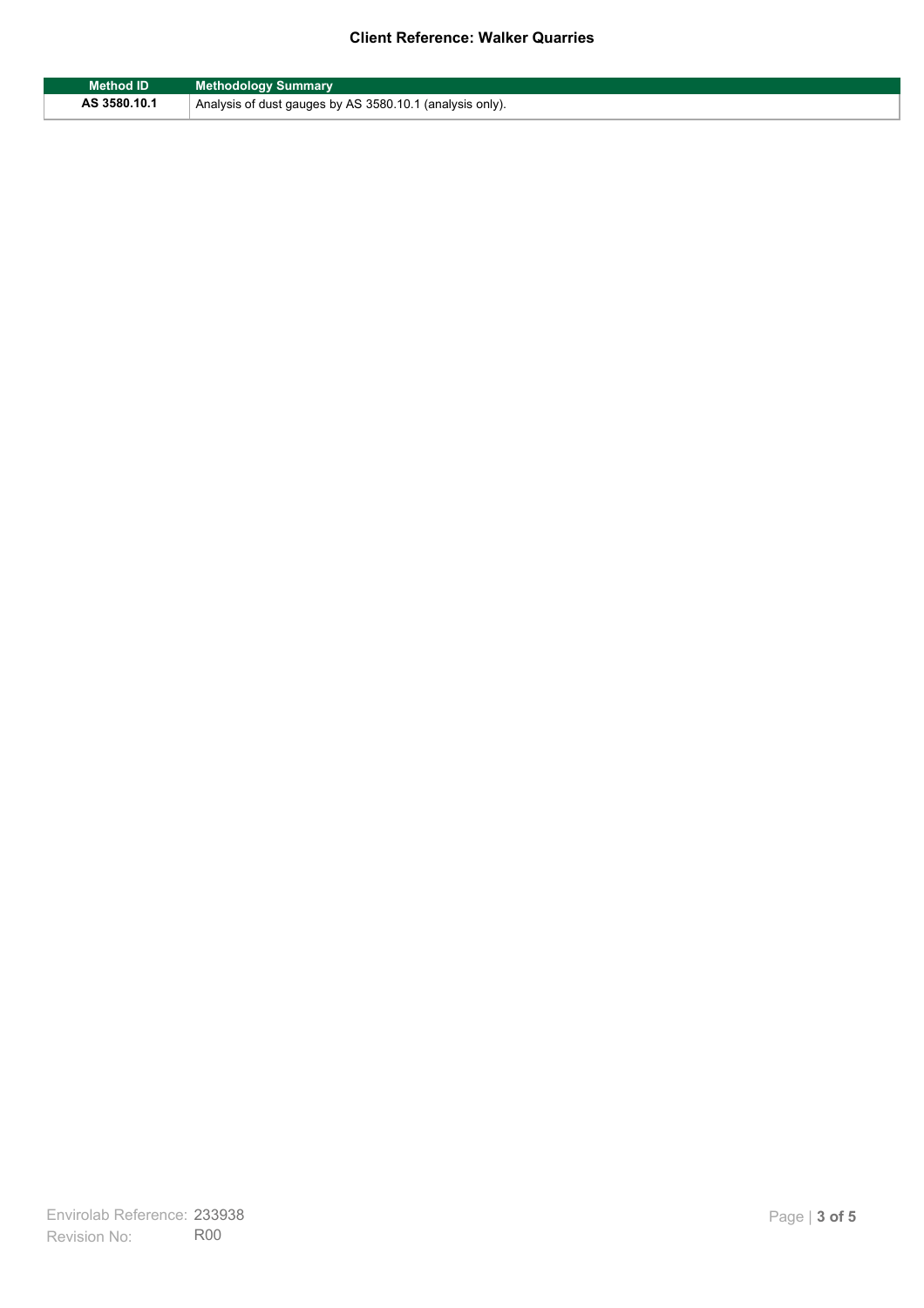### **Client Reference: Walker Quarries**

| <b>Result Definitions</b> |                                                  |
|---------------------------|--------------------------------------------------|
| <b>NT</b>                 | Not tested                                       |
| <b>NA</b>                 | Test not required                                |
| <b>INS</b>                | Insufficient sample for this test                |
| <b>PQL</b>                | <b>Practical Quantitation Limit</b>              |
| $\prec$                   | Less than                                        |
| $\geq$                    | Greater than                                     |
| <b>RPD</b>                | <b>Relative Percent Difference</b>               |
| <b>LCS</b>                | Laboratory Control Sample                        |
| <b>NS</b>                 | Not specified                                    |
| <b>NEPM</b>               | <b>National Environmental Protection Measure</b> |
| <b>NR</b>                 | Not Reported                                     |

| <b>Quality Control Definitions</b>                                                                                                                                                                                                                      |                                                                                                                                                                                                                                        |  |
|---------------------------------------------------------------------------------------------------------------------------------------------------------------------------------------------------------------------------------------------------------|----------------------------------------------------------------------------------------------------------------------------------------------------------------------------------------------------------------------------------------|--|
| <b>Blank</b>                                                                                                                                                                                                                                            | This is the component of the analytical signal which is not derived from the sample but from reagents,<br>glassware etc, can be determined by processing solvents and reagents in exactly the same manner as for<br>samples.           |  |
| <b>Duplicate</b>                                                                                                                                                                                                                                        | This is the complete duplicate analysis of a sample from the process batch. If possible, the sample selected<br>should be one where the analyte concentration is easily measurable.                                                    |  |
| <b>Matrix Spike</b>                                                                                                                                                                                                                                     | A portion of the sample is spiked with a known concentration of target analyte. The purpose of the matrix spike<br>is to monitor the performance of the analytical method used and to determine whether matrix interferences<br>exist. |  |
| <b>LCS (Laboratory</b><br><b>Control Sample)</b>                                                                                                                                                                                                        | This comprises either a standard reference material or a control matrix (such as a blank sand or water) fortified<br>with analytes representative of the analyte class. It is simply a check sample.                                   |  |
| <b>Surrogate Spike</b>                                                                                                                                                                                                                                  | Surrogates are known additions to each sample, blank, matrix spike and LCS in a batch, of compounds which<br>are similar to the analyte of interest, however are not expected to be found in real samples.                             |  |
| Australian Drinking Water Guidelines recommend that Thermotolerant Coliform, Faecal Enterococci, & E.Coli levels are less than<br>1cfu/100mL. The recommended maximums are taken from "Australian Drinking Water Guidelines", published by NHMRC & ARMC |                                                                                                                                                                                                                                        |  |

2011.